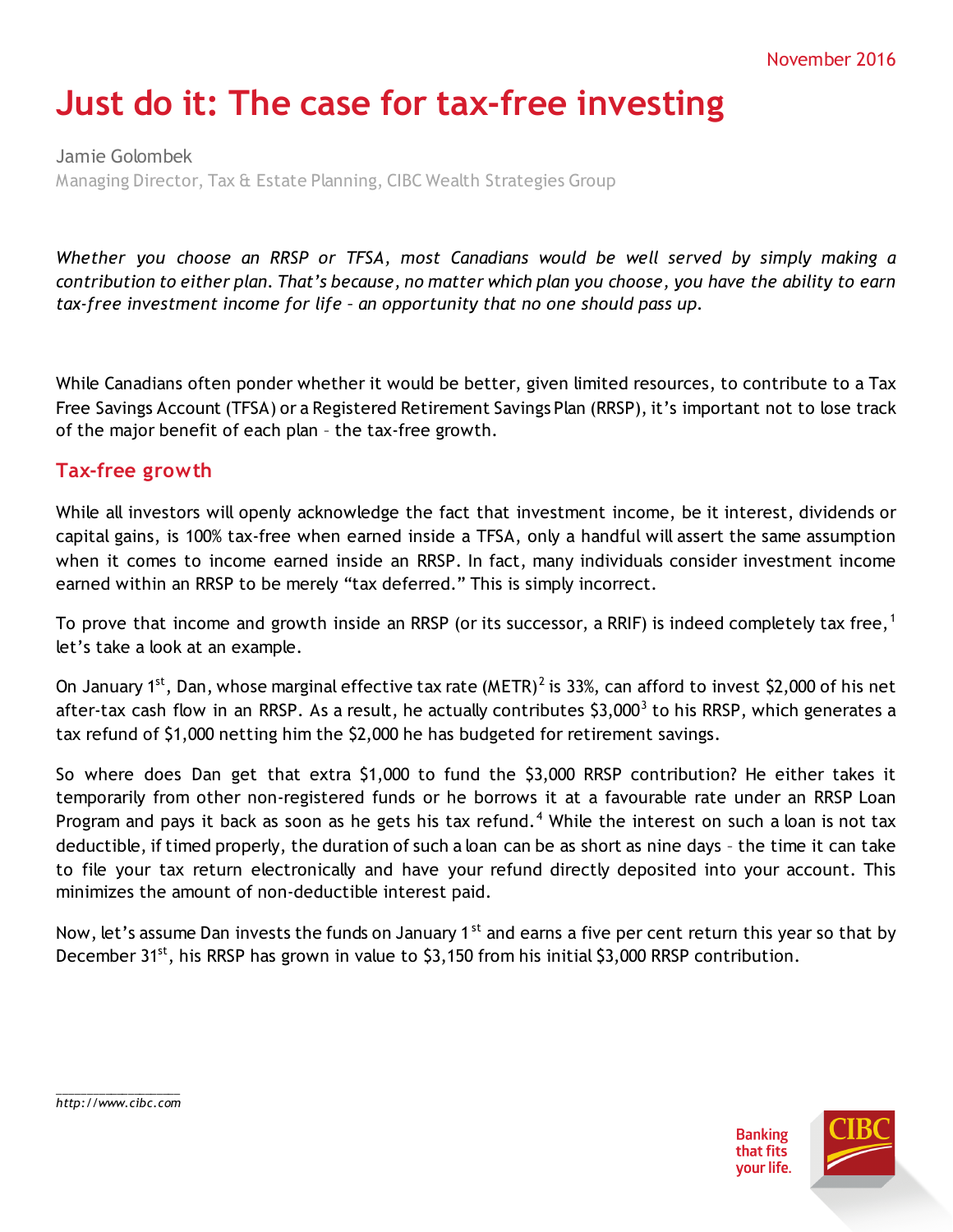If Dan pulls out the \$3,150 from his RRSP at the end of the year and he's still in a 33% tax bracket, he would pay \$1,050 of tax on his RRSP withdrawal and net \$2,100. As Chart 1 shows, when you compare the \$100 he has netted with the \$2,000 it cost him to contribute, he has realized a 5% taxfree rate of return. In other words, the income he earned was not simply tax-deferred, but it was indeed completely tax-free.

#### **Chart 1 — Tax-free growth in an RRSP**

|                                    | Cash<br>Flow | <b>RRSP</b><br><b>Account</b> |
|------------------------------------|--------------|-------------------------------|
| RRSP Contribution - January 1st    | \$3,000      | \$3,000                       |
| Tax Refund (33.33%)                | 1,000        |                               |
| Net cost of RRSP contribution (A)  | \$2,000      |                               |
| Growth (5%)                        |              | 150                           |
| Value of RRSP - December $31st$    |              | \$3,150                       |
| Tax (33.33%)                       |              | (1,050)                       |
| Net after-tax proceeds of RRSP (B) | \$2,100      | \$2,100                       |
| After-tax growth $(B - A)$         | Š.<br>- 100  |                               |
| Tax free rate of return (B-A)/A    | 5.00%        |                               |

## **Effect of changing tax rates**

Of course the above example assumed that Dan's initial METR at the time of contribution was identical to his METR at the time of ultimate withdrawal. This is the easiest to model in that there is no additional tax rate benefit (disadvantage) associated with contributing to an RRSP. The sole benefit of RRSP investing is the ability to earn tax-free investment income over time.

Chart 2 shows the after-tax value of Dan's RRSP, invested over 40 years at 5%, as compared to the after-tax value of an equivalent investment had Dan gone the non-registered route. The nonregistered investment assumes no income or gains are realized during the accumulation period and, when the entire amount is cashed in at the end of 40 years, a capital gain is realized, taxed at 50% of Dan's METR, assumed to be constant.

#### **Chart 2 — RRSP vs. Non-Registered – Same rate**

|                                              | Cashflow | <b>RRSP</b><br><b>Account</b> | Non-<br><b>Registered</b><br><b>Account</b> |
|----------------------------------------------|----------|-------------------------------|---------------------------------------------|
| <b>RRSP Contribution</b>                     | \$3,000  | \$3,000                       |                                             |
| Tax Refund (33.33%)                          | 1,000    |                               |                                             |
| Net after-tax savings                        | \$2,000  |                               | \$2,000                                     |
| Total amount<br>contributed                  |          | \$3,000                       | \$2,000                                     |
| Ending Value                                 |          | 21,120                        | 14.080                                      |
| Tax (33% on RRSP /<br>16.5% on capital gain) |          | 7,040)                        | 2,013)                                      |
| Net after-tax proceeds                       |          | \$14,080                      | \$12,067                                    |

Clearly, the RRSP beats the non-registered account when Dan's METR stays the same upon ultimate withdrawal, due to the tax-free investment income earned in the RRSP. The RRSP account would show an even greater advantage over the non-registered account if the non-registered account assumption was more realistic in that annual interest or dividend income was earned and taxed annually or gains were realized occasionally during the accumulation phase and taxed throughout the period rather than merely at the end.

It goes without saying that if Dan's METR was lower upon retirement than it was upon contribution, the relative advantage of the RRSP over non-registered savings would be that much greater.

But what if your METR actually increases between now and retirement?

Some commentators<sup>[5](#page-3-4)</sup> have suggested that building up too much money in an RRSP or its successor, a RRIF, could very well be a bad thing because of the potentially high METR associated with RRIF withdrawals.<sup>[6](#page-3-5)</sup>

But depending on the rate of return assumption, the number of years of tax-free compounding available as well as the types of investment income you might otherwise earn by saving an equivalent amount in a non-registered account, the benefits of the tax-free compounding can actually outweigh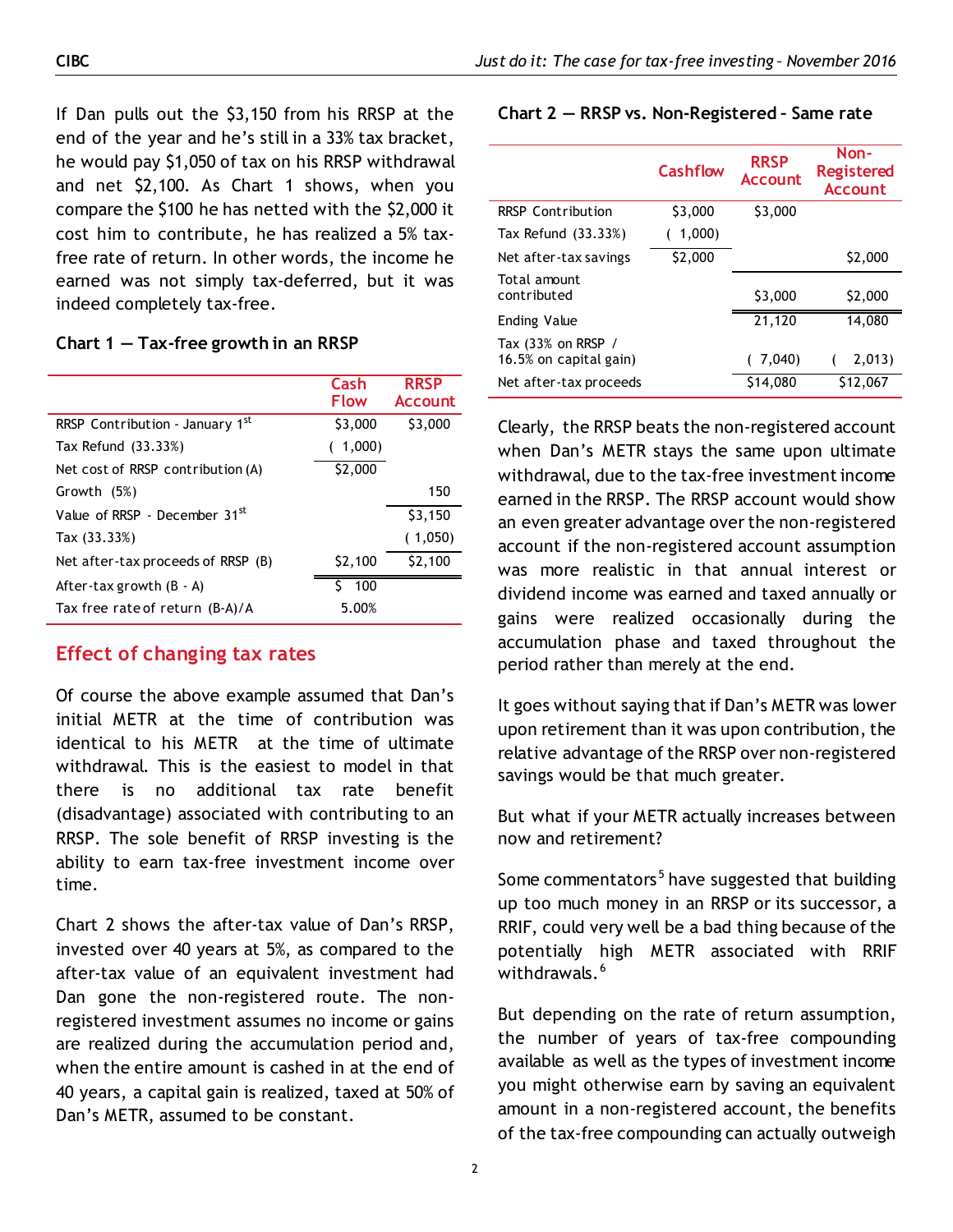the additional tax cost of a higher withdrawal METR.

Let's model this by using the same assumptions as above but this time we'll assume that Dan's METR increases by a full 10% from 33% to 43% upon retirement. Chart 3 shows that with a 5% return over time and a pure deferral of tax on the nonregistered side, it would take 23 years for the after-tax value of the RRSP to beat out the nonregistered account. The chart also shows that in this situation, contributing to a TFSA provides higher after-tax values throughout the entire period.

**Chart 3 — After-tax values of RRSP, Non-Reg Account and TFSA 5% Return, METR 33% at contribution, 43% at withdrawal**



Chart 4 shows that the break-even point at which the relative advantage of registered plan investing over non-registered investing, when Dan's METR is 10% higher upon withdrawal, comes earlier the higher the rate of return assumption.

To reiterate, both Charts 3 and 4 paint an extreme picture whereby the non-registered account grows free of any tax during the accumulation period and is fully taxed as capital gains at the end of 40 years. In a more realistic world, the breakeven points illustrated in Chart 4 would come much sooner if the non-registered savings were taxed throughout the accumulation period and at rates less favourable than that of capital gains.

*Chart 4* **— Relative (Dis)Advantage of RRSP vs. Non-Registered Investing METR 33% at contribution, 43% at withdrawal**



## **The role of TFSAs**

Finally, a quick word about TFSA investing is warranted. The TFSA can also play an important role in retirement savings accumulation in that all investment income earned inside a TFSA is never taxed. For taxpayers nearing retirement whose time horizons are shorter and whose METRs upon ultimate retirement savings withdrawal are expected to be higher than they were during the period of contribution, saving within a TFSA may provide additional tax savings beyond the tax-free investment accumulation.

TFSAs also play an important role in retirement savings for low-income Canadians. A low income earner would be best advised to maximize his or her TFSA to the extent possible. Any additional savings, however, should be directed to nonregistered savings instead of RRSPs due to the potential loss of the Guaranteed Income Supplement (GIS) upon retirement. In this case, even a full and immediate taxation of investment income annually in a non-registered account is preferable to an RRSP because those in the lowest tax bracket are facing a 20% or so METR when they contribute but a 50% to 70% estimated METR when they withdraw. $7$ 

In a nutshell, if you think that your post-retirement METR will be materially larger than your pre-